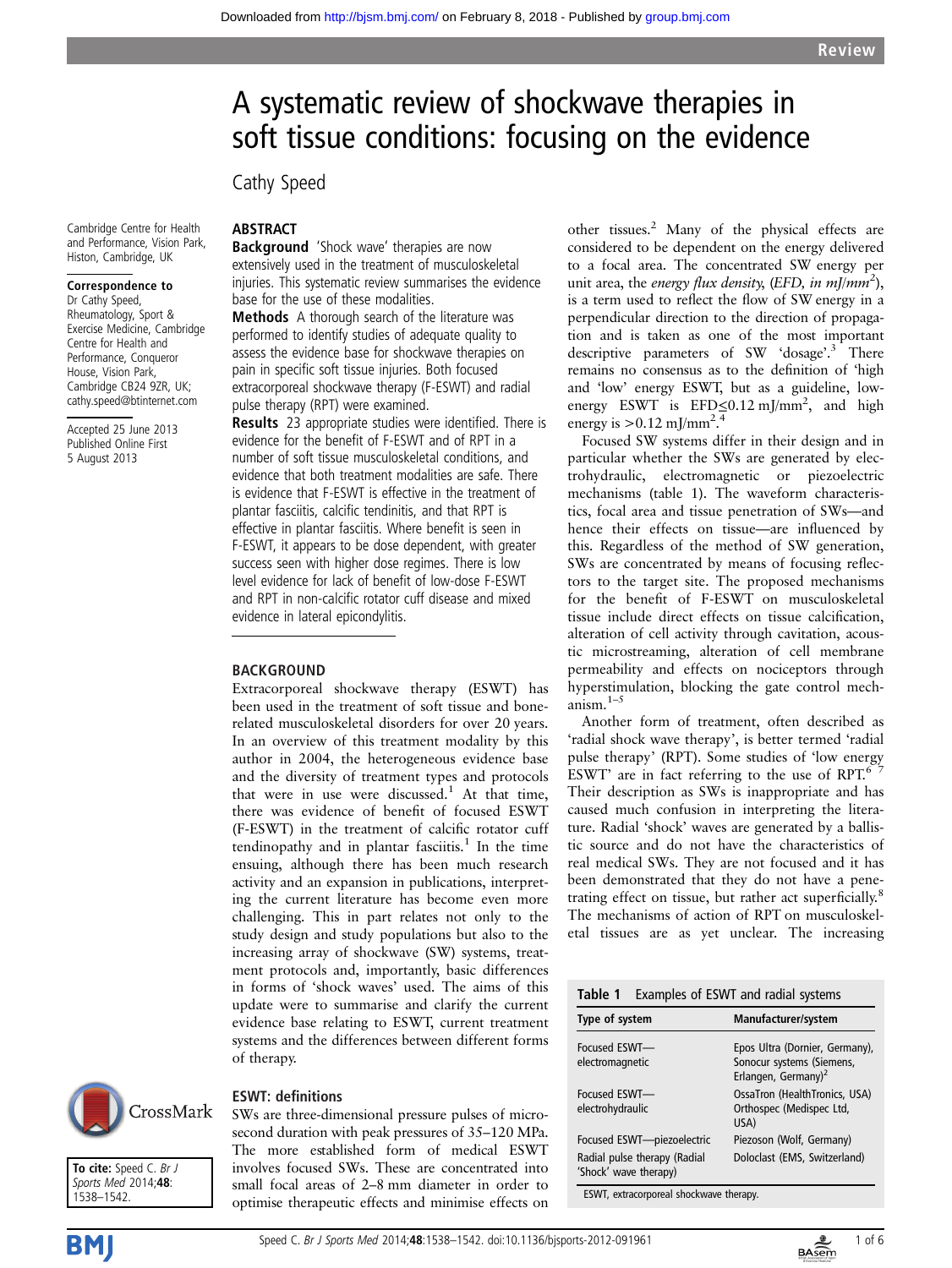

Figure 1 Study selection pathway.

popularity of radial 'shock' wave systems is predominantly related to their lower cost.

No direct comparison of F-ESWT with RPT has been performed, although a study design for such a trial in patella tendinopathy has been published.<sup>9</sup>

#### METHODOLOGY OF THIS REVIEW

A thorough search of the literature was performed, using PubMed, EMBASE, the Cochrane database, and orthopaedic, rheumatology and sports medicine journals, references in review

articles and SW literature and the general internet for all papers published on the subject between the years 1980 and 2012. Search term variables for which data were sought (PICOs): adults, SW, 'shockwave', ESWT, radial, focused, Achilles, plantar fasciitis, rotator cuff, supraspinatus, calcific, elbow, common extensor, tendon, pain, function.

The principle outcome measure evaluated was patient's pain at 12 weeks. Main inclusion criteria were the language publications of studies of SW therapy (radial, focused or unstated) in the treatment of Achilles tendinopathies, rotator cuff (calcific,

Table 2 Studies of F-ESWT and RPT in chronic recalcitrant plantar fasciitis: 12-week follow-up

| <b>Treatment</b>                   |    | Study<br>Ref design | System<br>type | N   | Regime                                                                                               | Significant benefit at 12 weeks (or other time frame as stated)?                                                                                                                          |
|------------------------------------|----|---------------------|----------------|-----|------------------------------------------------------------------------------------------------------|-------------------------------------------------------------------------------------------------------------------------------------------------------------------------------------------|
| F-ESWT low to<br>high as tolerated | 21 | DB-RCT              | EH             | 172 | 1 session, 3800 pulses, starting at low<br>dose, increasing to high as tolerated*                    | Yes. Mean reduction in pain at 3 months 3.39 (TG) vs 1.78 (CG);<br>p<0.001                                                                                                                |
|                                    | 22 | DB-RCT              | <b>EM</b>      | 178 | 3 once weekly sessions, 2000-2500<br>shocks from 0.02 mJ/mm <sup>2</sup> increasing as<br>tolerated* | No. Mean (SD) change in pain: 26.3(34.8) (TG) vs 25.7 (34.9)                                                                                                                              |
| F-ESWT low                         | 23 | DB RCT              | <b>EM</b>      | 227 | 3 once weekly sessions, 4000 shocks,<br>$0.08$ mJ/mm <sup>2</sup>                                    | No. 'Success' in 34% (TG) vs 30% (CG); 95% CI: -8 to 15%                                                                                                                                  |
|                                    | 13 | DB RCT              | <b>EM</b>      |     | 88 3 once monthly sessions, 1500 shocks,<br>$0.12 \text{ mJ/mm}^2$                                   | No. Mean (SD) VAS Pain: 73.6 (20.1; 23-100) to 41.4 (27.4; 0-97) in TG<br>vs 70 (20.1; 9-98) to 47.1 (31.5; 0-100). Those achieving 50%<br>improvement form baseline 37% (TG) vs 24% (CG) |
| F-ESWT high                        | 24 | DB RCT              | EH             | 293 | 100 shocks @ 0.12, 1400@0.22 mJ/mm <sup>2</sup>                                                      | Yes. Mean pain: 8.02 baseline to 3.48 12 weeks (TG) vs 8.14 to 4.20<br>(CG)                                                                                                               |
|                                    | 25 | DB-RCT              | <b>EM</b>      | 150 | 3800 shocks (3500 shocks @<br>$0.36$ mJ/mm <sup>2</sup>                                              | Yes. Mean (SD) change in pain VAS TG: 3.4(2.7) vs CG: 4.1 (3.1),<br>$p=0.0435$                                                                                                            |
|                                    | 26 | DB RCT              | <b>EM</b>      | 40  | 3 once weekly sessions, 2000 @<br>$0.25$ mJ/mm <sup>2</sup>                                          | Yes. % reduction in VAS composite score: 73.2% (TG) vs 40.5% (CG),<br>p=0.0302. MW effect size 0.6737                                                                                     |
|                                    | 27 | DB-RCT              | <b>EM</b>      |     | 114 1 session, 3800 shocks $@$ 0.34 mJ/mm <sup>2</sup><br>(implied)                                  | Yes. Mean (SD) VAS pain: 7.5(1.5) to 3.9 (3.2) vs 7.9 (1.5) to 5.3 (2.7);<br>p<0.0001                                                                                                     |
| <b>RPT</b>                         | 28 | DB-RCT              | <b>RPT</b>     | 245 | 3 sessions once every 2 weeks of 2000<br>pulses $@$ 0.16 mJ/mm <sup>2</sup>                          | Yes. Reduction in VAS composite score 72.1% vs 44.7%, p=0.0220. MW<br>effect size 0.5753                                                                                                  |
|                                    | 29 | DB-RCT              |                | 50  | 2 sessions, 1 week apart, of 2000 shocks<br>$@ 0.16$ mJ/mm <sup>2</sup>                              | Yes, at 24 weeks. Mean (SD) VAS pain 8.5 (0.3) to 1.1 (0.3) (TG) vs 8.9<br>$(0.2)$ to 7.7 $(0.2)$                                                                                         |

N=total number of patients DB-RCT.

\*High variation in total dose administered between patients.

CG, control group; DB-RCT, double-blind randomised controlled trial; EH, electrohydraluic; EM, electromagnetic; F-ESWT, focused extracorporeal shockwave therapy; RPT, radial pulse therapy; SB, single-blind randomised controlled trial; TG, treatment group.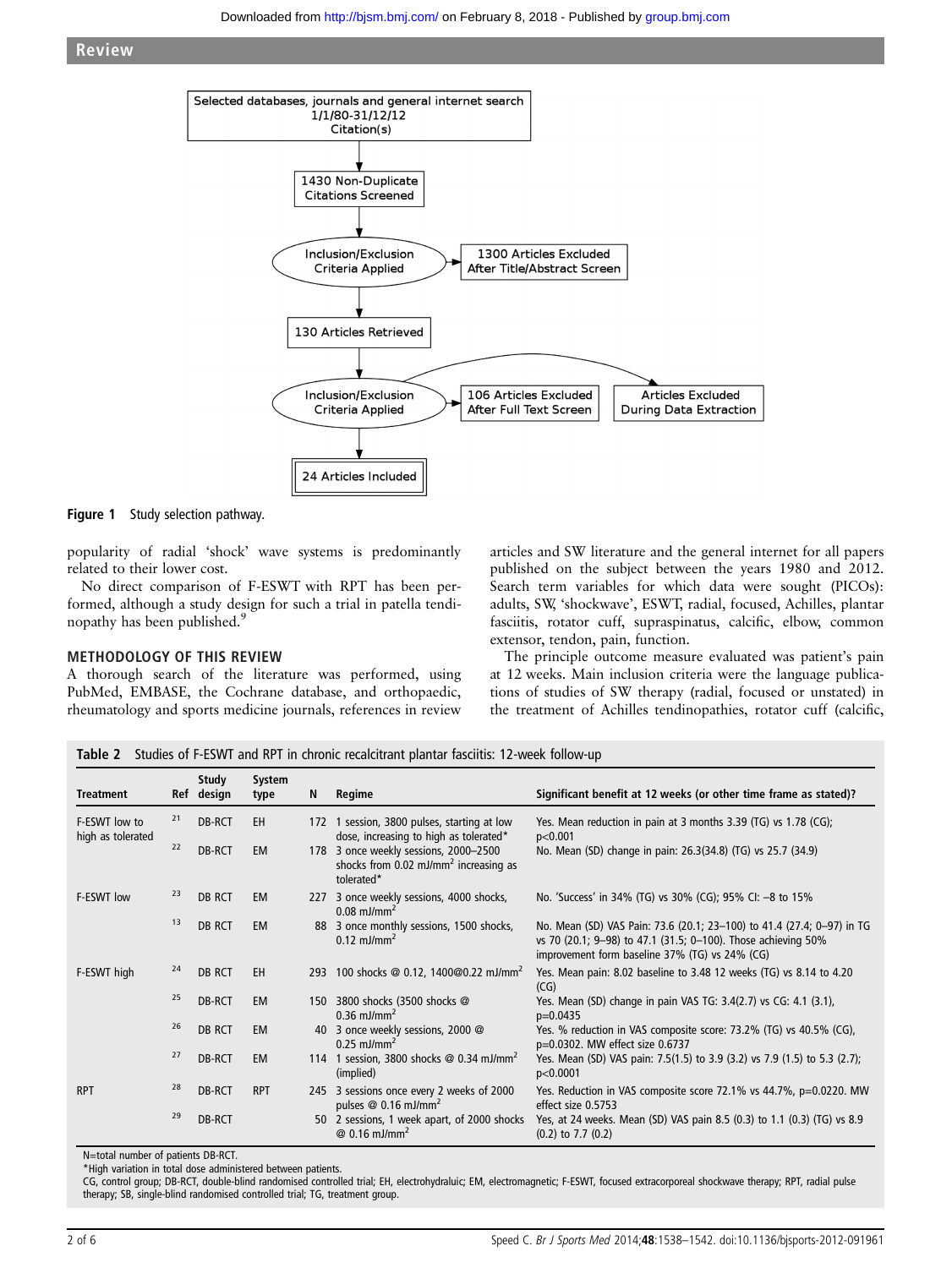| <b>Table 3</b> Studies of ESWT and RPT in chronic recalcitrant mid portion Achilles tendinosis |     |                 |                |    |                                                                |                                                                                                  |  |
|------------------------------------------------------------------------------------------------|-----|-----------------|----------------|----|----------------------------------------------------------------|--------------------------------------------------------------------------------------------------|--|
| Treatment                                                                                      | Ref | Study<br>design | System<br>type | N  | Regime                                                         | Significant benefit at 12 weeks<br>(or other time frame as stated)?                              |  |
| F-ESWT low                                                                                     | 31  | DB-RCT          | EM             | 49 | Once monthly, 1500 up to max 0.20 mJ<br>depending on tolerance | <b>No</b>                                                                                        |  |
| F-ESWT high                                                                                    | 32  | DB-RCT          | Not stated     | 48 | 2000 shocks @ 0.12-0.51 mJ/mm <sup>2</sup>                     | Yes. Mean (SD) AOFS scale pain, function, alignment: 70 (6.8) to<br>88(12) vs 74 (12) to 81 (16) |  |
| RPT: no studies met inclusion criteria.                                                        |     |                 |                |    |                                                                |                                                                                                  |  |

RPT: no studies met inclusion criteria. DB-RCT, double-blind randomised controlled trial; F-ESWT, focused extracorporeal shockwave therapy; RPT, radial pulse therapy.

non-calcific) tendinopathies, tennis elbow and plantar fasciitis. Information extracted from each study included study design, inclusion criteria, number of patients, statistical analysis, treatment regimes, outcome measures, follow-up duration and results. Only those studies without exclusion criteria were included. Exclusion criteria were as follows: uncontrolled studies and those without a control involving a suitable sham treatment, those with methodological errors including no formal randomisation process, different baseline characteristics of study groups, mixed study populations (wide age range, different pathologies, coexisting disease, acute and chronic disease mix), patients no blinding, inappropriate statistical analysis or no details given, unvalidated outcome measures, follow-up <12 weeks, loss of patients to follow-up at 12 weeks, >20%, significant variation in follow-up points between patients and total sample size  $\lt 40$ .<sup>10-18</sup> Levels of evidence were defined according to the US Preventative Tasks Force Classification.<sup>19</sup>

High-quality studies (randomized controlled trials (RCTs)) are comparatively rare.<sup>18</sup> As others have reported, heterogeneity of systems, study methodologies, outcome measures, treatment protocols and study populations make pooling of data and meta-analysis inappropriate <sup>14–18</sup><sup>20</sup> However, those studies that provide best current levels of evidence for benefit or inefficacy are summarised below, and study quality, treatment regimes and systems used are highlighted. In the absence of double-blind RCTs for specific conditions, other less optimal studies are included to highlight to the reader the current evidence level for use. Summary tables are provided, and help to illustrate the diversity of regimes and systems used and levels of evidence in different conditions.

#### RESULTS

A flow diagram illustrating the process of identification and screening of the literature is given in figure 1. Of 130 articles retrieved, 104 were excluded. Principle reasons for exclusion were uncontrolled study/lack of appropriate sham control (67); small sample size (3); statistical errors (6); high dropout (5); lack of blinding (4); randomisation errors (2); lack of similarity of groups at baseline (4); and miscellaneous (eg, wrong condition, review articles, not in English language) (13).

Twenty-six studies satisfied the criteria for inclusion in the review: plantar fasciitis (10 studies), insertional (1) and mid portion (3) Achilles tendinopathy, calcific rotator cuff/supraspinatus tendinopathy (4), non-calcific rotator cuff tendinopathy (3), tennis elbow (5).

#### Plantar fasciitis

There is level 1 evidence for the benefit of focused high energy F-ESWT in the treatment of chronic recalcitrant plantar fasciitis (table 2). One study indicates the benefit from low moving to high-dose F-ESWT. One study also provides level 1 evidence of benefit with RPT. There is also level 1 evidence for the lack of benefit of low-dose F-ESWT in this condition.

#### Achilles tendinopathies

The evidence base for F-ESWT and RPT in both mid-portion and insertional Achilles tendinopathies is currently very limited. There are no high-quality studies of large populations (tables 3 and 4). Studies of RPT do not satisfy the criteria for this review as they are unblinded and/or uncontrolled.<sup>6 7 30</sup>

There is evidence of benefit with high-energy F-ESWT in mid portion disease from one small double-blind  $RCT^{31}$  and for the lack of benefit of low-dose F-ESWT from one small doubleblind RCT.<sup>32</sup> Clearly, further research in this condition is warranted.

#### Calcific tendinopathy of the rotator cuff

There is consistent level 1 evidence of midterm (at least 6 months) effectiveness of F-ESWT—in particular high-dose regimes—in reducing pain and improving shoulder function for patients with chronic calcific tendinopathy (table 5).

The evidence base for RPT in this condition is, by comparison, much less robust. There are no double-blind RCTs. Cacchio et  $al^{36}$  performed a single blind study of 90 patients with chronic calcific tendinopathy comparing RPT (2500 shocks at increasing intensity) once weekly for 4 weeks. 'Control' patients received 'less active treatment'—45 shocks of RPT at low intensity, not a true sham. Significant differences between the groups were noted at a follow-up at 6 months. UCLA Shoulder rating scale changed from  $10.25 \pm 2.08$  to  $32.12 \pm 3.02$ ( $p=0.115$ ) in the treatment groups and  $10.14\pm0.96$  to  $10.57$ 

Table 4 Studies of ESWT and RPT in chronic recalcitrant insertional Achilles tendinopathy

| <b>Treatment</b>                                                                                                        | Ref | Study<br>desian | System<br>type | N  | Regime                                        | Significant benefit at 12 weeks (or other time frame as stated)?                                                              |
|-------------------------------------------------------------------------------------------------------------------------|-----|-----------------|----------------|----|-----------------------------------------------|-------------------------------------------------------------------------------------------------------------------------------|
| F-ESWT high                                                                                                             | 30  | <b>RCT</b>      | EM             | 68 | session 3000 $@$<br>$0.21$ mJ/mm <sup>2</sup> | Yes, benefit at 3 and 12 months. Mean (SD) VAS pain TG: 7.9(2) to 2.9 (2.1) $p<0.001$<br>vs CG: 8.6 (1.1) to 7.2 (1.3) p>0.05 |
| RPT: no studies met inclusion criteria.<br>F-ESWT, focused extracorporeal shockwave therapy; RPT, radial pulse therapy. |     |                 |                |    |                                               |                                                                                                                               |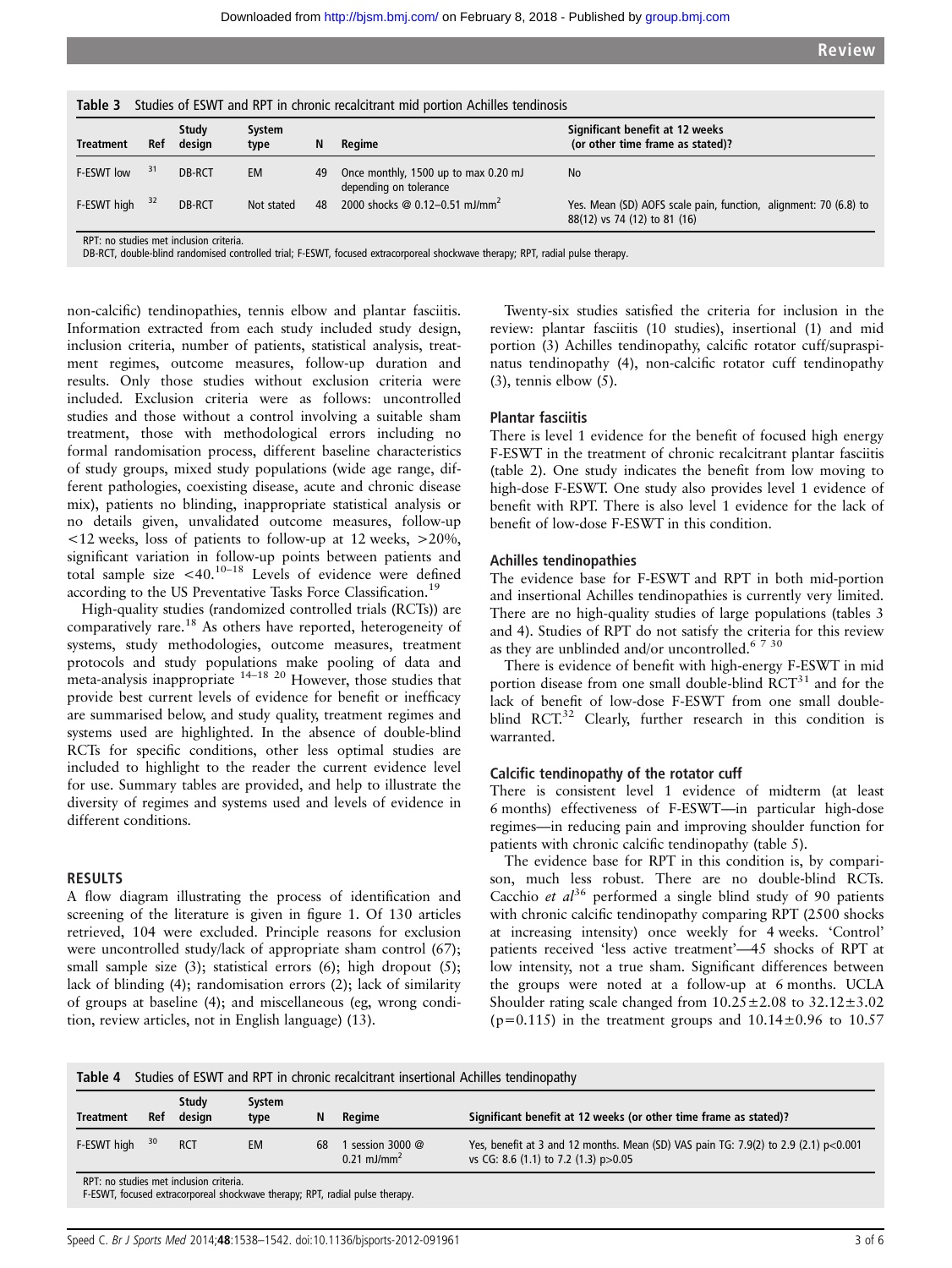|     | <b>Table 5</b> Studies of F-ESWT in the treatment of calcific rotator cuff tendinopathy |                      |     |                                                                                                                                    |                                                                                                                                                                                                                                                                                        |  |  |  |  |
|-----|-----------------------------------------------------------------------------------------|----------------------|-----|------------------------------------------------------------------------------------------------------------------------------------|----------------------------------------------------------------------------------------------------------------------------------------------------------------------------------------------------------------------------------------------------------------------------------------|--|--|--|--|
| Ref | Design                                                                                  | System<br>type       | N   | Regime                                                                                                                             | Significant benefit at 12 weeks (or other time frame as stated)?                                                                                                                                                                                                                       |  |  |  |  |
| 33  | Single-blind RCT                                                                        | EH                   | 70  | 4 sessions: 1 using 12 shocks, 0.03 to<br>0.28 mJ. 3 sessions of 1200 shocks at<br>$0.28$ mJ (4-7-day interval)                    | Loss of 2/3 control patients to follow-up at 24 weeks. At 4 weeks: CMS<br>TG: 45-74 at 4 weeks and 76 at 12 weeks; CG 48-46 at 4 weeks                                                                                                                                                 |  |  |  |  |
| 34  | Single-blind RCT                                                                        | <b>EM</b>            | 80  | 2 sessions at 2 week interval 2500 shocks @<br>up to $0.45$ mJ/mm <sup>2</sup>                                                     | Yes. Benefit at mean follow-up 110 days (note significant range; 41-<br>255 days). CMS: TG: 50.7 (33.7-70.2) to 63.2 (23.8-90), p<0.0001 vs<br>CG: 50.3(28.2-83.8) to 54.8 (19.9-86.8), p=0.061                                                                                        |  |  |  |  |
| 35  | Multicentre RCT. High<br>vs low vs sham                                                 | <b>Not</b><br>stated | 144 | Two sessions, interval 12-16 days. 1500<br>shocks $@$ 0.32 mJ/mm <sup>2</sup> vs 6000 shocks<br>$@0.08$ mJ/mm <sup>2</sup> vs sham | Yes. Benefit in both treatment groups at 6 and 12 months, superior in<br>high-dose. Change in CMS at 6 months in control, low, high-dose<br>qroups: 6.6 (1.4-11.8), 15 (10.2-19.8), 31 (26.7-35.3) p<0.001 between<br>control and each treatment group and between high and low energy |  |  |  |  |

Twelve-week follow-up (unless stated otherwise).

N=total number of patients. DB-RCT: double-blind randomised controlled trial.

EH, electrohydraluic; EM, electromagnetic; F-ESWT, focused extracorporeal shockwave therapy; SB, single-blind randomised controlled trial.

 $\pm 3.96$  (p=0.3302) in the 'control' group (p=0.0023). Pain scales changed from  $7.96 \pm 0.88$  to  $0.95 \pm 0.99$  (treatment) and  $7.72 \pm 1.03$  to  $6.84 \pm 2.44$  (less 'control'). There are other reports of RPT in this condition, but did not meet the criteria for inclusion in this review.<sup>37</sup>

National Institute of Health and Care Excellence guidance on the treatment of calcific rotator cuff tendinopathy of the shoulder supports the use of F-ESWT in those cases recalcitrant to conservative measures such as NSAIDs, analgesics, corticosteroids, aspiration or lavage.<sup>17</sup>

#### Non-calcific rotator cuff tendinosis

In non-calcific RC-tendinosis, there is no evidence in favour of low-dose or high-dose F-ESWT versus placebo, each other or other treatments. In fact, there is some limited evidence for inefficacy (table 6). There are no studies of RPT.

#### Lateral epicondylitis (common extensor tendinopathy)

The evidence is conflicting in relation to the effects of low-dose F-ESWT in common extensor tendinopathy (table 7). Three of the five studies that met the criteria for this review indicate lack of benefit; however, two studies demonstrate superiority of the treatment over placebo. Other trials are limited by the lack of proper blinding, lack of study control groups, the methods of randomisation and analysis.<sup>9</sup> There is a need for high-quality studies of high-energy F-ESWT and RPT in this condition.

#### DISCUSSION AND CONCLUSION

Although research into the effects of SW therapies has been performed for over two decades, the heterogeneity of systems, treatment protocols and study populations, continue to make it difficult to gain an overall insight into the efficacy of the

modality.<sup>14–18 20</sup> In 2004, there was some evidence of benefit for F-ESWT in calcific rotator cuff tendinopathy and in plantar fasciitis.<sup>1</sup> A summary of findings with research to date in 2012, and the influence on clinical practice, is given in boxes 1 and 2.

Studies of SW therapies involve unvalidated outcome measures such as 'composite scores' representing the combination of a number of outcome measures into one measure.  $26 \times 28$ Empirical definitions of 'success' have been used by some as defined by achieving a given percentage improvement, rather than utilising basic changes in patient-rated outcomes such as pain, the latter more suitable especially in smaller samples.<sup>23</sup> Sample sizes are often small and power calculations not provided. Perhaps inevitably, some studies are industry sponsored, introducing the chance of bias. Those studies with positive findings on the effects of SW therapy are more likely to be readily available and open access.

Current treatment guidelines in use do not differentiate between forms of therapy, systems and protocols, $14 - 17$  but rather treat SW as a universal form of therapy. Clearly, this is not appropriate. As with any treatment, evaluation of SW should clarify the form and the strength and the frequency of treatment being discussed.

There are a number of steps that could be taken to clearly establish the role that specific forms of SW therapy have to play in the management of musculoskeletal conditions. Double-blind RCTs of specific types of SW therapy, with adequate sample size to ensure adequate statistical power, validated outcome measures, reliable sham controls, involving tightly defined study populations, with minimal loss to follow-up are clearly still needed. Effect sizes should be included in results to allow greater insight for the clinician. The emphasis should be on studies comparing SW therapies to placebo at this stage, and an

| <b>Treatment</b>                                                                                                                                               | Ref | <b>Design</b> | System<br>type | N  | Dose regime                                                                             | Significant benefit at 12 weeks (or other time frame as<br>stated)?                          |
|----------------------------------------------------------------------------------------------------------------------------------------------------------------|-----|---------------|----------------|----|-----------------------------------------------------------------------------------------|----------------------------------------------------------------------------------------------|
| F-ESWT low<br>energy                                                                                                                                           | 11  | DB-RCT        | EM             | 74 | 1500 shocks $\omega$ 0.12 mJ/mm <sup>2</sup> once monthly $\times$ 3                    | No. Mean (SD) SPADI TG: 53.6 (20.2) to 34.7 (26.6) vs CG:<br>59.5 (16.1) to 39.7 (27.7)      |
|                                                                                                                                                                | 38  | DB-RCT        | EM             | 40 | 2000 shocks @0.11 mJ/mm <sup>2</sup> once weekly $\times$ 3                             | No. Mean (SD) CMS: 42.2(13.04) to 64.39 (32.68) vs CG:<br>40.7 (13.29) to 66.5(37.92)        |
| F-ESWT high<br>energy                                                                                                                                          | 39  | DB-RT         | <b>EM</b>      | 40 | 6000 shocks @0.78 mJ/mm <sup>2</sup> versus 6000@0.33 mJ/<br>$mm2$ (ie, both high dose) | No. Mean (SD) CMS: TG: 46.37 (22.47) to 79.77(35.47) vs<br>CG: 49.06 (20.52) to 67.89(32.94) |
| DB-RCT, double-blind randomised controlled trial; DB-RT, double-blind randomised trial; EM, electromagnetic; F-ESWT, focused extracorporeal shockwave therapy. |     |               |                |    |                                                                                         |                                                                                              |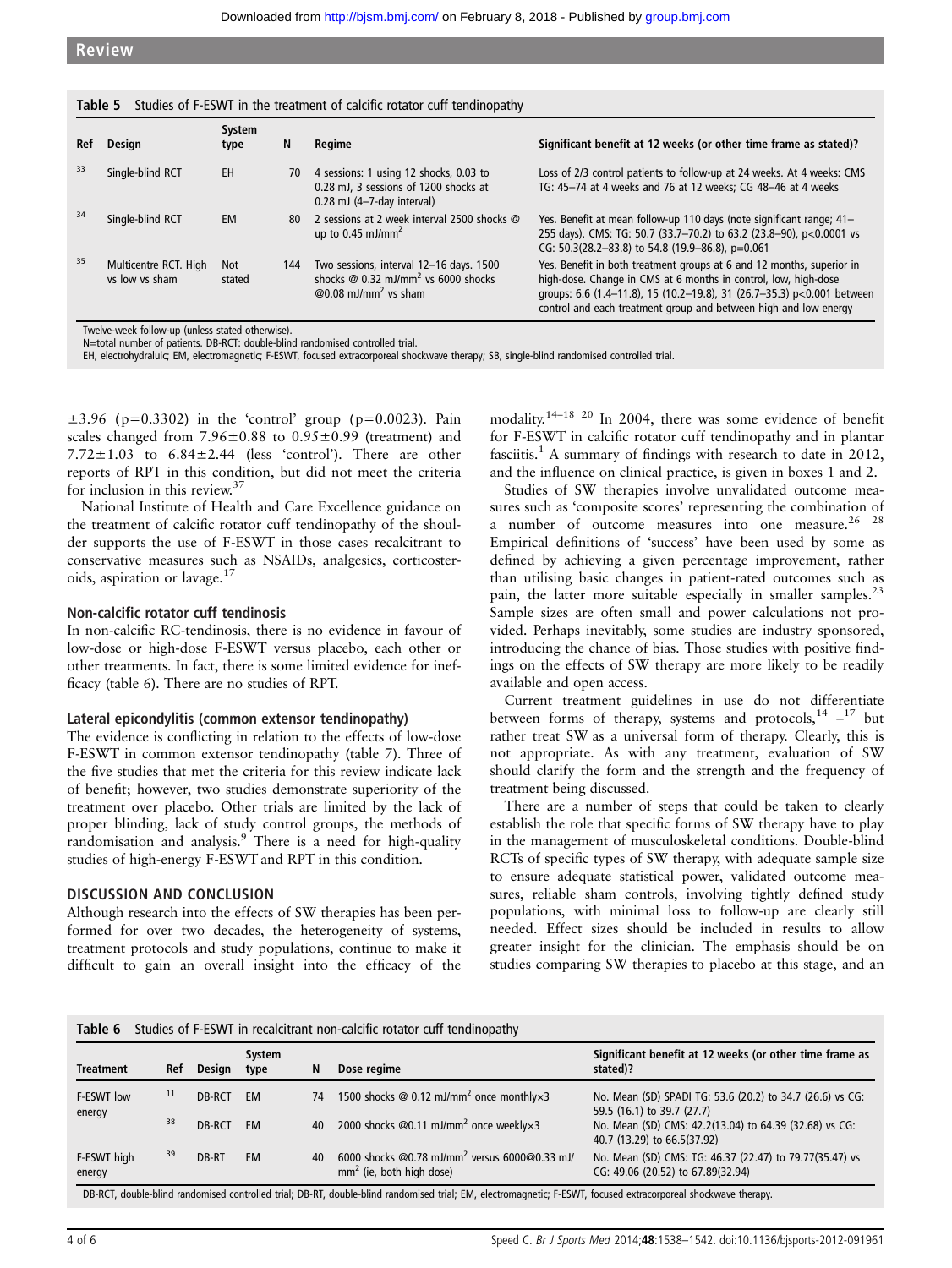#### Table 7 F-ESWT in the management of chronic recalcitrant common extensor tendinopathy

| Treatment* | Ref | Study<br>type | System<br>type | N   | Regime                                                                                                    | Significant benefit at 12 weeks (or other time frame as stated)?                                                                                                               |
|------------|-----|---------------|----------------|-----|-----------------------------------------------------------------------------------------------------------|--------------------------------------------------------------------------------------------------------------------------------------------------------------------------------|
| F-ESWT low | 40  | DB-RCT        | <b>EM</b>      | 271 | 3, once weekly sessions 2000 shocks @<br>0.07-0.09 mJ/mm <sup>2</sup>                                     | No. Mean (SD) pain 65.9(19.4) to 38.3 vs CG: 60.6(25.5) to 50.4 (29.4)                                                                                                         |
|            | 12  | DB-RCT        | <b>EM</b>      | 75  | 1500 shocks $@$ 0.12 mJ/mm <sup>2</sup> once<br>$monthly \times 3$                                        | No. 'Success' TG: 25.8% vs CG: 25.4%                                                                                                                                           |
|            | 41  | DB-RCT        | <b>EM</b>      | 78  | 3, once weekly sessions 2000 shocks<br>0.09 mJ/mm <sup>2</sup> (NB Tennis players only)                   | Yes. Significantly higher improvement in pain during resisted wrist<br>extension in TG: 3.5 (2.0) vs CG: 2.0 (1.9); p=. 65% > 50% reduction of<br>pain in 65% (TG) vs 28% (CG) |
|            | 42  | DB-RCT        | <b>EM</b>      | 114 | 3, once weekly sessions 2000 shocks @<br>$0.06$ mJ/mm <sup>2</sup>                                        | Yes. Significant difference in pain reduction at 12 weeks: improvement of<br>pain score by >50% seen in 61% TG vs 29% CG                                                       |
|            | 43  | DB-RCT        | <b>EM</b>      | 60  | 3, once weekly sessions, 2000 shocks @<br>$0.03 - 0.17$ mJ/mm <sup>2</sup> (NB No previous<br>treatments) | Success rate >50% improvement 39% TG vs 31% CG                                                                                                                                 |

\*High-dose F-ESWT and RPT: no studies met inclusion criteria.

DB-RCT, double-blind randomised controlled trial; F-ESWT, focused extracorporeal shockwave therapy; RPT, radial pulse therapy.

Box 1 'Shock wave' therapies in musculoskeletal conditions: what have we learned?

Focused extracorporeal shockwave therapy (F-ESWT) and radial pulse therapy (RPT) should be considered as different treatment modalities.

There continues to be a lack of large well-designed RCTs in general in F-ESWT and RPT.

Where benefit has been demonstrated further research into the most effective regimes is needed.

There is evidence for use in specific conditions (box 2).

'industry standard' sham therapy should be established. There is the potential for using both forms of therapy in combination. Again, studies are required.

Research to date though has been helpful in defining the potential forms of 'shock waves' that are worth exploring

#### Box 2 Extracorporeal shockwave therapy (ESWT) and radial pulse therapy (RPT) in current clinical practice

There is good evidence for:

- ▸ Benefit for high-dose focused ESWT (F-ESWT) and for RPT) in plantar fasciitis.
	- Lack of benefit for low-dose F-ESWT in plantar fasciitis.
	- F-ESWT in calcific tendinopathy of the rotator cuff,
- especially in high dose.

There is some evidence for:

- ▶ Benefit for high-dose F-ESWT in mid portion and insertional Achilles tendinopathies.
	- No benefit in low-dose F-ESWT in this condition.
	- Benefit of RPT in calcific tendinopathy.
	- Lack of effect of F-ESWT in non-calcific tendinopathy of the rotator cuff and for low-dose F-ESWT in common extensor tendiopathy.

There is no evidence to support not refute the effects of F-ESWT nor RPT in other conditions.

There is mixed evidence for the effects of low-dose F-ESWT in common extensor tendinopathy.

further, and in demonstrating that the types of regimes used can significantly influence outcome. It has also been demonstrated over the past few decades that SW is a safe treatment with adverse effects typically being minor, and occurring rarely. It is clear from the data presented here that there is evidence for the benefit of F-ESWT and of RPT in a number of soft tissue musculoskeletal conditions, and that both treatment modalities are safe. Where benefit is seen in F-ESWT, it appears to be dose dependent, with greater success seen with higher dose regimes. Both treatments offer an alternative to surgery in the management of recalcitrant conditions. While the focus to date has been on the use of SWs in only chronic cases recalcitrant to other medical interventions, its use in advance of some treatments—for example, steroid injections—should be considered, given the proposed mechanisms of action, at least in F-ESWT, its non-invasive characteristics and excellent safety record.

#### Competing interests None.

Provenance and peer review Not commissioned; externally peer reviewed.

#### **REFERENCES**

- 1 Speed CA. Extracorporeal shock-wave therapy in the management of chronic soft-tissue conditions. J Bone Joint Surg Br 2004;86:165-71.
- Auge BK, Preminger GM. Update on shock wave lithotripsy technology. Curr Opin Urol 2002;12:287–90.
- 3 Wess O, Ueberle F, Durhben RN, et al. Working group technical developmentsconsensus report in high energy shock waves in medicine. In: Chaussy C, Eisenberger F, Jocham D, et al. eds. High energy shock waves in medicine. Thieme Suttgart, 1997.
- 4 Siebert W. Orthopadische Klinik Kassel, auf dem Suddeutschen Orthopadenkongress. Baden Baden, 1996.
- Gleitz M. Shock wave therapy in practice. In: Myofascial syndromes and trigger points. Heilbronn, Germany: Level-books, 2011:65–8. ISBN 978-3-9813839-5-9.
- 6 Rompe JD, Nafe B, Furia JP, et al. Eccentric loading, shock-wave treatment, or a wait-and-see policy for tendinopathy of the main body of tendo Achillis: a randomized controlled trial. Am J Sports Med 2007;35:374–83.
- 7 Rompe JD, Furia J, Maffulli N. Eccentric loading compared with shock wave treatment for chronic insertional achilles tendinopathy. A randomized, controlled trial. J Bone Joint Surg Am 2008;90:52–61.
- 8 Cleveland RO, Chitnis PV, McClure SR. Acoustic field of a ballistic shock wave therapy device. Ultrasound Med Biol 2007;33:1327–35.
- 9 Van der Worp H, Zwerver J, Van den Akker-Scheek I, et al. The TOPSHOCK study: effectiveness of radial shockwave therapy compared to focused shockwave therapy for treating patellar tendinopathy—design of a randomised controlled trial. BMC Musculoskelet Disord 2011;12:229.
- Rompe JD, Decking J, Schoellner C, et al. Shock wave application for chronic plantar fasciitis in running athletes. A prospective, randomised, placebo-controlled trial. Am J Sports Med 2003;31:268–75.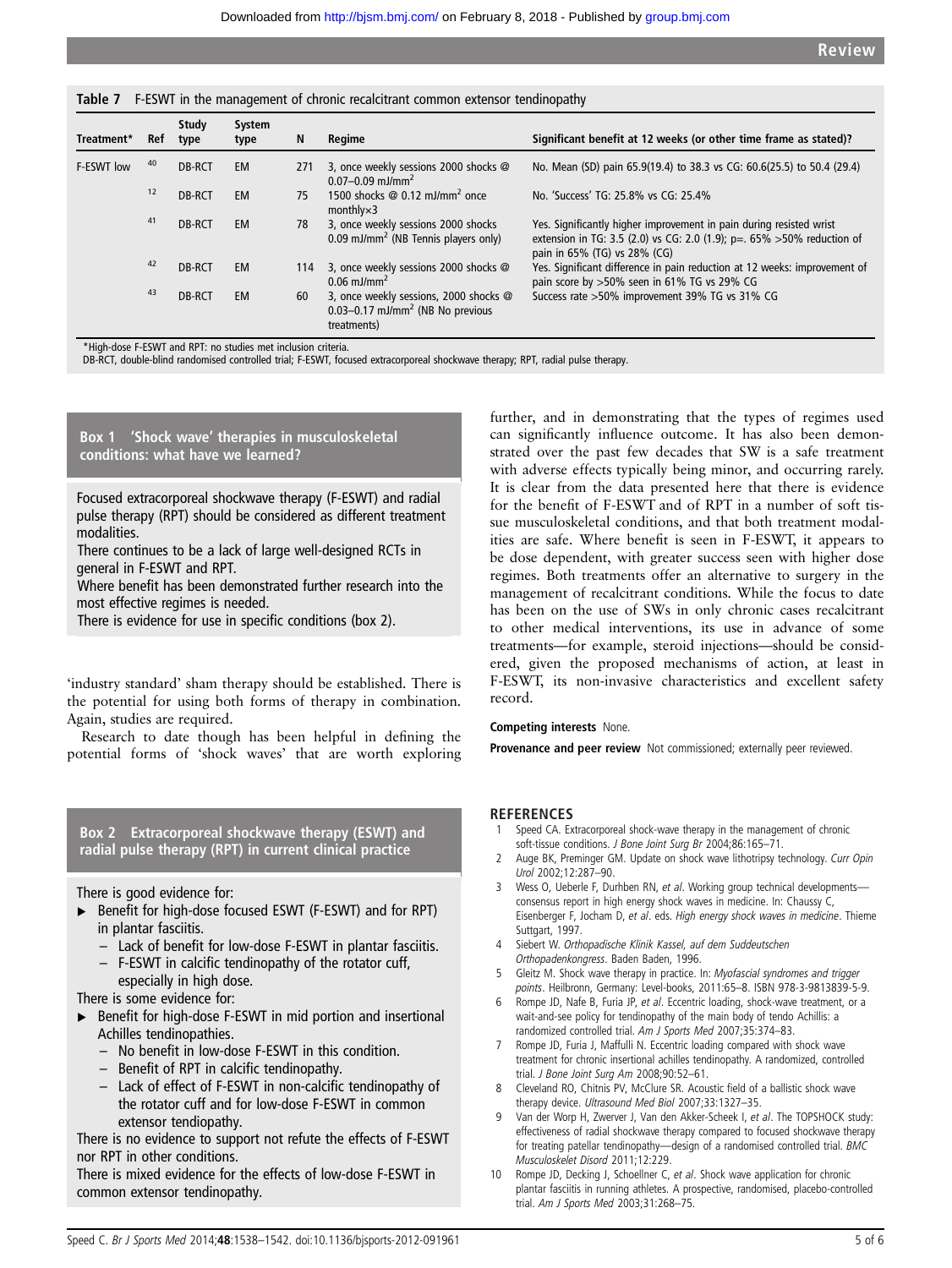- 11 Speed CA, Richards C, Nichols D, et al. Extracorporeal shock-wave therapy for tendonitis of the rotator cuff. A double-blind, randomised, controlled trial. JBJS-Br 2002;84:509–12.
- 12 Speed CA, Nichols D, Richards C, et al. Extracorporeal shock wave therapy for lateral epicondylitis—a double blind randomised controlled trial. J Orthop Res 2002;20:895–8.
- 13 Speed CA, Nichols D, Richards C, et al. Extracorporeal shock wave therapy for plantar fasciitis—a double blind randomised controlled trial. J Orthop Res 2003;21:937–40.
- 14 NICE. IPG313 Extracorporeal shockwave therapy for refractory tennis elbow: guidance. 2009.<http://guidance.nice.org.uk/IPG313/Guidance/pdf/English>
- 15 NICE. IPG311 Extracorporeal shockwave therapy for refractory plantar fasciitis: guidance. 2009.<http://guidance.nice.org.uk/IPG311/Guidance/pdf/English>
- 16 NICE. IPG312 Extracorporeal shockwave therapy for refractory Achilles tendinopathy: guidance. 2009.<http://www.nice.org.uk/nicemedia/pdf/IPG312Guidance.pdf>
- 17 NICE. IPG21 Extra-corporeal shockwave lithotripsy for calcify tendonitis (tendinopathy) of the shoulder: guidance. 2003. [http://guidance.nice.org.uk/IPG21/](http://guidance.nice.org.uk/IPG21/Guidance/pdf/English) [Guidance/pdf/English](http://guidance.nice.org.uk/IPG21/Guidance/pdf/English)
- 18 Buchbinder R, Green S, Youd JM, et al. Shock wave therapy for lateral elbow pain. Cochrane Database Syst Rev 2005;19:CD003524.
- 19 U.S. Preventive Services Task Force (August 1989). Guide to clinical preventive services: report of the U.S. Preventive Services Task Force. DIANE Publishing. p.24. ISBN 978-1-56806-297-6.
- 20 Harniman E, Carette S, Kennedy C, et al. Extracorporeal shock wave therapy for calcific and noncalcific tendonitis of the rotator cuff: a systematic review. J Hand Ther 2004;17:132–51.
- 21 Malay DS, Pressman MM, Assili A, et al. Extracorporeal shockwave therapy versus placebo for the treatment of chronic proximal plantar fasciitis: results of a randomized, double- blinded, multicenter intervention trial. J Foot Ankle Surg 2006;45:196–210.
- 22 Buchbinder R, Ptasznik R, Gordon J, et al. Ultrasound-guided extracorporeal shock wave therapy for plantar fasciitis: a randomized controlled trial. JAMA 2002;288:1364–72.
- 23 Haake M, Buch M, Schoellner C, et al. Extracorporeal shock wave therapy for plantar fasciitis: randomized controlled multicentre trial. BMJ 2003;327:75.
- 24 Ogden JA, Alvarez R, Levitt R, et al. Shock wave therapy for chronic proximal plantar fasciitis. Clin Orthop Rel Res 2001;387:47–59.
- 25 Theodore GH, Buch M, Amendola A, et al. Extracorporeal shock wave therapy for the treatment of plantar fasciitis. Foot Ank Int 2004;25:290–7.
- 26 Gollwitzer H, Dietl P, Von Korff A, et al. A prospective, double blind, randomized trial assessing the efficacy of a new electromagnetic shock wave device. J Foot Ankle Surg 2007;46:348–57.
- 27 Kudo P, Dainty K, Clarfield M, et al. Randomized, placebo-controlled, double-blind clinical trial evaluating the treatment of plantar fasciitis with an extracorporeal shockwave therapy (ESWT) device: a North American Confirmatory Study. J Orthop Res 2006;24:115–23.
- 28 Gerdesmeyer L, Frey C, Vester J, et al. Radial extracorporeal shock wave therapy is safe and effective in the treatment of chronic recalcitrant plantar fasciitis: results of a confirmatory randomized placebo-controlled multicenter study. Am J Sports Med 2008;36:2100–9.
- 29 Ibrahim MI, Donatelli RA, Schmitz C, et al. Chronic plantar fasciitis treated with two sessions of radial extracorporeal shock wave therapy. Foot Ankle Int 2010;31:391–7.
- 30 Furia JP. High-energy extracorporeal shock wave therapy as a treatment for insertional Achilles tendinopathy. Am J Sports Med 2006;34:733–40.
- 31 Costa ML, Shepstone L, Donell ST, et al. Shock wave therapy for chronic Achilles tendon pain: a randomized placebo-controlled trial. Clin Orthop Rel Res 2005;440:199–204.
- 32 Rasmussen S, Christensen M, Mathiesen I, et al. Shockwave therapy for chronic Achilles tendinopathy: a double-blind, randomized clinical trial of efficacy. Acta Orthop 2008;79:249–56.
- 33 Cosentino R, De Stefano R, Selvi E, et al. Extracorporeal shock wave therapy for chronic calcific tendinitis of the shoulder: single blind study. Ann Rheum Dis 2003;62:248–50.
- 34 Albert JD, Meadeb J, Guggenbuhl P, et al. High-energy extracorporeal shock-wave therapy for calcifying tendinitis of the rotator cuff: a randomised trial. JBJS Br 2007;89:335–41.
- 35 Gerdesmeyer L, Wagenpfell S, Haake M, et al. Extracorporeal shock wave therapy for the treatment of chronic calcifying tendonitis of the rotator cuff: a randomized controlled trial. JAMA 2003;290:2573–80.
- 36 Cacchio A, Paoloni M, Barile A, et al. Effectiveness of radial shock-wave therapy for calcific tendinitis of the shoulder: single-blind, randomized clinical study. Phys Ther 2006;86:672–82.
- 37 Avancini-Dobrović V, Frlan-Vrgoc L, Stamenković D, et al. Radial extracorporeal shock wave therapy in the treatment of shoulder calcific tendinitis. Coll Antropol 2011;35(Suppl 2):221–5.
- 38 Schmitt J, Haake M, Tosch A, et al. Low-energy extracorporeal shock wave treatment (ESWT) for tendinitis of supraspinatus. JBJS Br 2001;83-B:873–6.
- 39 Schofer MD, Hinrichs F, Peterlein CD, et al. High- versus low-energy extracorporeal shock wave therapy of rotator cuff tendinopathy: a prospective, randomised, controlled study. Acta Orthop Belg 2009;75:452–8.
- 40 Haake M, Konig IR, Decker T, et al. No effectiveness of extracorporeal shock wave therapy in the treatment of tennis elbow—results from a prospective randomized placebo-controlled multicenter trial. J Bone Joint Surg Am 2002;84:1982–91.
- 41 Rompe JD, Decking J, Schoellner C, et al. Repetitive low-energy shock wave treatment for chronic lateral epicondylitis in tennis players. Am J Sports Med 2004;32:734–43.
- 42 Pettrone F, McCall B. Extracorporeal shock wave therapy without local anesthesia for chronic lateral epicondylitis. JBJS Am 2005;87:1297–304.
- 43 Lebrun CM. Low-dose extracorporeal shock wave therapy for previously untreated lateral epicondylitis. Clin J Sport Med 2005;15:401-2.